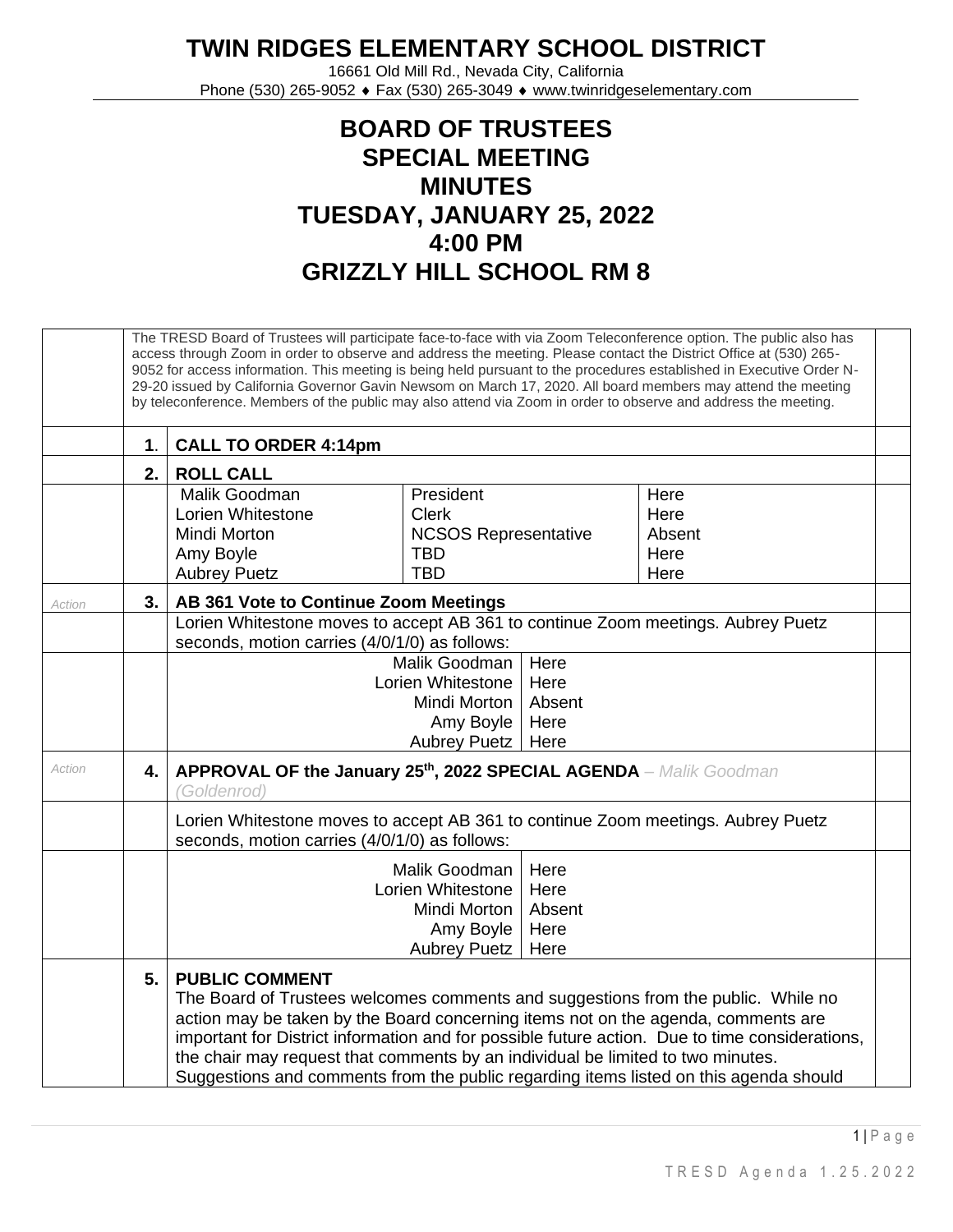| be raised during the comment period for the specific agenda item. (Education Code<br>35145.5; Bylaw 9322, Government Code 54954.3)                                                                                                                                                                                                                                                                                                                                                                                  |
|---------------------------------------------------------------------------------------------------------------------------------------------------------------------------------------------------------------------------------------------------------------------------------------------------------------------------------------------------------------------------------------------------------------------------------------------------------------------------------------------------------------------|
| Staff members and a student were in attendance.                                                                                                                                                                                                                                                                                                                                                                                                                                                                     |
| Roo Cantada presented a plea for her position to the board: one document is an apology<br>letter and the other is a statement of facts letter. She made it clear that she was not<br>intending to excuse her behavior, but wanted to express her deep commitment to the<br>library, the students, and the community. She does not feel like she has received support<br>Grizzly Hill School. She does not want to resign and would like the board to consider<br>termination.                                       |
| A student read a letter on behalf of other classmates in support of Roo Cantada. They think<br>she is a great librarian and a kind, helpful person. They would like to see her stay on<br>campus.                                                                                                                                                                                                                                                                                                                   |
| Katrina Mitchell, Grizzly Hill's 6 <sup>th</sup> grade teacher, wrote a letter in support of Roo Cantada<br>that was read aloud at the board meeting. She advocated that Roo is an excellent librarian<br>who provides critical literacy and AR support to students and staff. Katrina Mitchell would<br>like to ask how we can better support staff and students when behavior issues arise.                                                                                                                       |
| Phil Ruckrich, Grizzly Hill's 7 <sup>th</sup> and 8 <sup>th</sup> grade teacher, wrote a letter in support of Roo<br>Cantada and presented it to the board. He proposed that Roo Cantada undergo counseling<br>or anger management classes. He emphasized how she is an iconic member of this<br>community. He believes it will set a better example to his students if they see a staff<br>member that they respect own their mistake, work to improve it, and goes forward after<br>learning from their behavior. |
| Classroom Aide Kacy Todirita presented her letter of support for Roo Cantada. She<br>emphasizes that Roo is an important community member and it would be a great loss to<br>the school district if we lost her after two decades.                                                                                                                                                                                                                                                                                  |
| Sierra Clemens, Grizzly Hill's 2 <sup>nd</sup> and 3 <sup>rd</sup> grade teacher, wrote a letter in support of Roo<br>Cantada and presented it to the board. She said she has only seen good behavior between<br>Roo Cantada and her students. As a colleague, Sierra mentions how Roo has checked in<br>with her multiple times throughout the year to show her support.                                                                                                                                           |
| Ed Acosta, TRESD's head of maintenance, wrote a letter in support of Roo Cantada and<br>presented it to the board. He believes everyone should receive another chance and states<br>how Roo does an excellent job as a librarian, both on Grizzly Hill's campus and at the FRC.                                                                                                                                                                                                                                     |
| Classroom Aide Jillian Halliwell was unable to attend, but her letter in support of Roo<br>Cantada was read to the board. She emphasized how Roo manages many kinds of<br>students and behaviors when in the library and does it well. She thinks Roo can become a<br>better version of herself and Jillian would like her to be offered training in dealing with<br>student behavior.                                                                                                                              |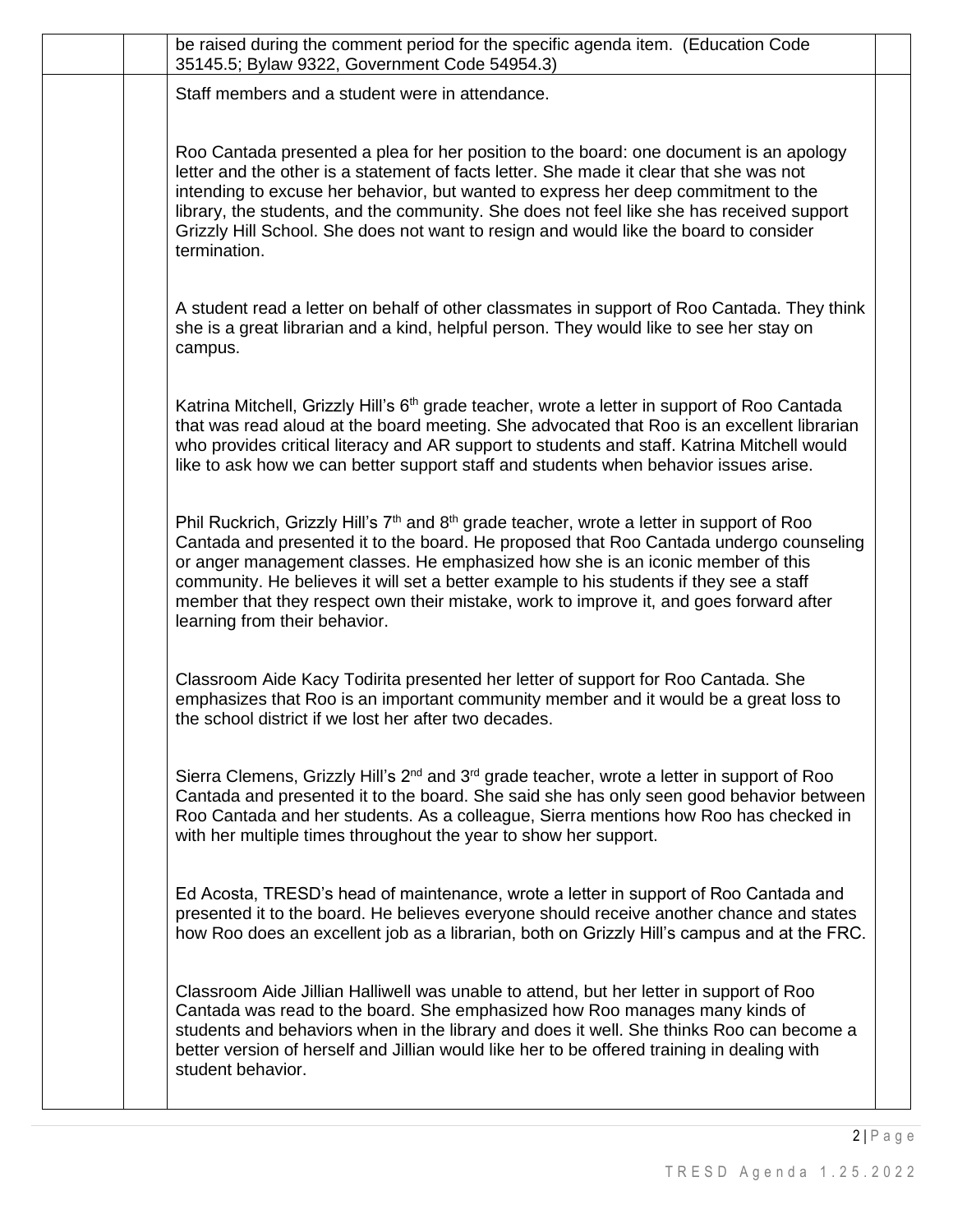|                                                                   |    |    | Documents submitted to the District relating to public comment will be attached to this set<br>of minutes.                                                                                                                                                                                                                                                                                                                                                                                               |  |  |
|-------------------------------------------------------------------|----|----|----------------------------------------------------------------------------------------------------------------------------------------------------------------------------------------------------------------------------------------------------------------------------------------------------------------------------------------------------------------------------------------------------------------------------------------------------------------------------------------------------------|--|--|
|                                                                   | 6. |    | <b>REPORTS</b>                                                                                                                                                                                                                                                                                                                                                                                                                                                                                           |  |  |
| <b>Board Report</b> - Lorien Whitestone<br>Α.<br>Discussion/Info. |    |    |                                                                                                                                                                                                                                                                                                                                                                                                                                                                                                          |  |  |
|                                                                   |    |    | Lorien Whitestone was disappointed with office communication. Would not like to hold<br>any meetings before 4pm because of work schedules. Lorien Whitestone is concerned<br>about the school's deficit spending and wants the board to be a part of the purchasing<br>decisions when it comes to furniture and cites the new furniture in the staff room as<br>part of the problem. Lorien Whitestone would like to see job descriptions in binders for<br>each employee to support teachers and staff. |  |  |
|                                                                   | 7. |    | <b>DISCUSSION/ACTION ITEMS</b>                                                                                                                                                                                                                                                                                                                                                                                                                                                                           |  |  |
| <i>Discussion/Action</i>                                          |    | А. | <b>Field Trips- Katrina Mitchell/Staff</b>                                                                                                                                                                                                                                                                                                                                                                                                                                                               |  |  |
|                                                                   |    |    | Teachers from Grizzly Hill School went over the field trips that are planned for the<br>near future. One field trip is planned for the 4-8 <sup>th</sup> graders to go to a planetarium in<br>Reno. Another field trip is for 8 <sup>th</sup> graders to visit the Nevada Union campus. There is a<br>2 <sup>nd</sup> and 3 <sup>rd</sup> grade field trip planned for Empire Mine and the Crocker Art Museum.<br>\$900 per classroom is allocated per year for field trips.                             |  |  |
|                                                                   |    |    | Lorien Whitestone moves to approve the field trip to the Reno Planetarium. Aubrey<br>Puetz seconds, motion carries (4/0/1/0) as follows:                                                                                                                                                                                                                                                                                                                                                                 |  |  |
|                                                                   |    |    | Malik Goodman<br>Yes<br>Lorien Whitestone<br>Yes<br>Mindi Morton<br>Absent<br>Amy Boyle<br>Yes<br><b>Aubrey Puetz</b><br>Yes                                                                                                                                                                                                                                                                                                                                                                             |  |  |
|                                                                   |    |    | THE BOARD TOOK A 5 MINUTE BREAK FROM 5:15PM TO 5:20PM.                                                                                                                                                                                                                                                                                                                                                                                                                                                   |  |  |
| <b>Discussion/Action</b>                                          |    | В. | Resolution #22-01 Rescinding Committed Fund Balance For Deferred Revenue-<br>B<br>Sunshine Bender/Darlene Waddle (Mint)                                                                                                                                                                                                                                                                                                                                                                                  |  |  |
|                                                                   |    |    | Rescinding these committed funds was discussed at the previous board meeting.<br>These committed funds must be kept at their same balance in order to go forward, the<br>request is to rescind these funds so they are no longer committed.                                                                                                                                                                                                                                                              |  |  |
|                                                                   |    |    | Aubrey Puetz moves to approve Resolution #22-01 Rescinding Committed Fund<br>Balance For Deferred Revenue. Lorien Whitestone seconds, motion carries (4/0/1/0)<br>as follows:                                                                                                                                                                                                                                                                                                                            |  |  |
|                                                                   |    |    | Malik Goodman<br>Yes<br>Lorien Whitestone<br>Yes<br>Mindi Morton<br>Absent<br>Amy Boyle<br>Yes<br><b>Aubrey Puetz</b><br>Yes                                                                                                                                                                                                                                                                                                                                                                             |  |  |
| <i>Discussion/Action</i>                                          |    | C. | Resolution #22-02 Rescinding Committed Fund Balance For Investment Outside the<br>B<br><b>County Office</b> Sunshine Bender/Darlene Waddle (Mint)                                                                                                                                                                                                                                                                                                                                                        |  |  |
|                                                                   |    |    | This item will be tabled until a later date.                                                                                                                                                                                                                                                                                                                                                                                                                                                             |  |  |
| <i>Discussion/Action</i>                                          |    | D. | Resolution #22-03 Rescinding Committed Fund Balance For Technology Updates For<br>B<br>All School Sites- Sunshine Bender/Darlene Waddle (Mint)                                                                                                                                                                                                                                                                                                                                                           |  |  |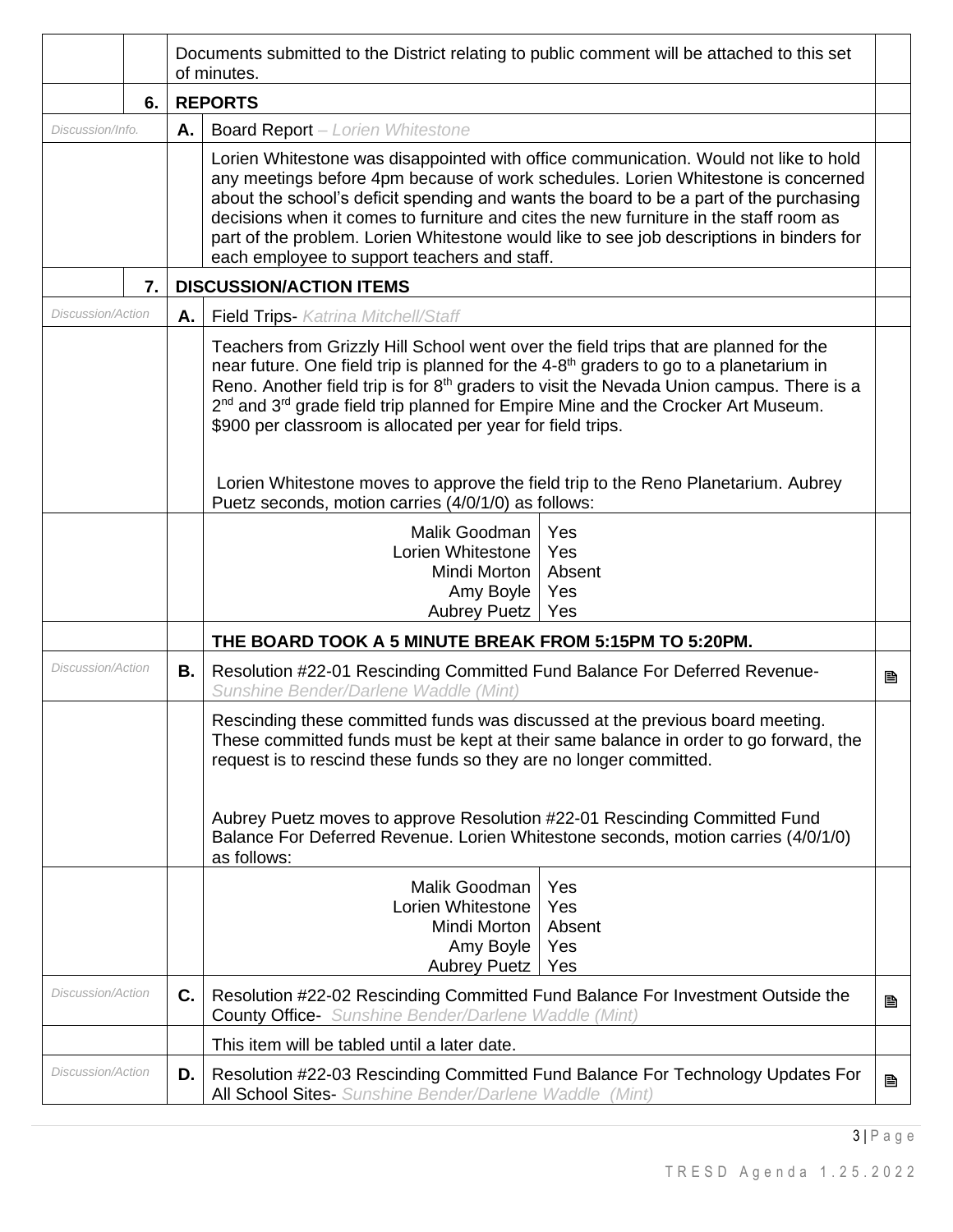|                          |                                                                              | Rescinding these committed funds was discussed at the previous board meeting.<br>These committed funds must be kept at their same balance in order to go forward, the<br>request is to rescind these funds so they are no longer committed.                                                                                                                                                                                                                                              |                                    |   |
|--------------------------|------------------------------------------------------------------------------|------------------------------------------------------------------------------------------------------------------------------------------------------------------------------------------------------------------------------------------------------------------------------------------------------------------------------------------------------------------------------------------------------------------------------------------------------------------------------------------|------------------------------------|---|
|                          |                                                                              | Lorien Whitestone moves to approve Resolution #22-03 Rescinding Committed Fund<br>Balance For Technology Updates For All School Sites. Aubrey Puetz seconds, motion<br>carries (4/0/1/0) as follows:                                                                                                                                                                                                                                                                                     |                                    |   |
|                          |                                                                              | Malik Goodman<br>Lorien Whitestone<br>Mindi Morton<br>Amy Boyle<br><b>Aubrey Puetz</b>                                                                                                                                                                                                                                                                                                                                                                                                   | Yes<br>Yes<br>Absent<br>Yes<br>Yes |   |
| <b>Discussion/Action</b> | Е.                                                                           | Resolution #22-04 Rescinding Committed Fund Balance For Common Core<br>Curriculum- Sunshine Bender/Darlene Waddle (Mint)                                                                                                                                                                                                                                                                                                                                                                 |                                    | B |
|                          |                                                                              | Rescinding these committed funds was discussed at the previous board meeting.<br>These committed funds must be kept at their same balance in order to go forward, the<br>request is to rescind these funds so they are no longer committed.                                                                                                                                                                                                                                              |                                    |   |
|                          |                                                                              | Lorien Whitestone moves to approve Resolution #22-04 Rescinding Committed Fund<br>Balance For Common Core Curriculum. Aubrey Puetz seconds, motion carries<br>(4/0/1/0) as follows:                                                                                                                                                                                                                                                                                                      |                                    |   |
|                          |                                                                              | Malik Goodman<br>Lorien Whitestone<br>Mindi Morton<br>Amy Boyle<br><b>Aubrey Puetz</b>                                                                                                                                                                                                                                                                                                                                                                                                   | Yes<br>Yes<br>Absent<br>Yes<br>Yes |   |
| <b>Discussion/Action</b> | F.                                                                           | Awarding Bid Project for E-Rate- Sunshine Bender (Yellow)                                                                                                                                                                                                                                                                                                                                                                                                                                |                                    | 昏 |
|                          |                                                                              | Two proposals for the Bid Project for E-Rate were received. One was \$71, 897.02 and<br>the other is \$41,208.49. The school is responsible for 85% of this. CSM state funding<br>gave the school a budget and we would end up paying less than \$7500. This would<br>upgrade the tech equipment Gary Habibe loaned us. We would pay \$6,181.27.<br>Lorien Whitestone moves to approve awarding the Bid Project for E-Rate to<br>AMS.NET. seconds, Aubrey Puetz motion carries (4/0/1/0) |                                    |   |
|                          |                                                                              | Malik Goodman<br>Lorien Whitestone<br>Mindi Morton<br>Amy Boyle<br><b>Aubrey Puetz</b>                                                                                                                                                                                                                                                                                                                                                                                                   | Yes<br>Yes<br>Absent<br>Yes<br>Yes |   |
| <i>Discussion/Action</i> | G.                                                                           | <b>Budget Workshop- Malik Goodman</b>                                                                                                                                                                                                                                                                                                                                                                                                                                                    |                                    |   |
|                          |                                                                              | The board would like to set up a budget workshop. Potential dates were read to the<br>board and they decided that February 14 <sup>th</sup> -16 <sup>th</sup> after 4pm works. These dates will be<br>given to Darlene Waddle to see if they work for her.                                                                                                                                                                                                                               |                                    |   |
| Discussion/Action        | Η.                                                                           | <b>Board Organization- Malik Goodman</b>                                                                                                                                                                                                                                                                                                                                                                                                                                                 |                                    |   |
|                          | Election of Officers (Board President, Clerk of the Board, Timekeeper)<br>i. |                                                                                                                                                                                                                                                                                                                                                                                                                                                                                          |                                    |   |

4 | P a g e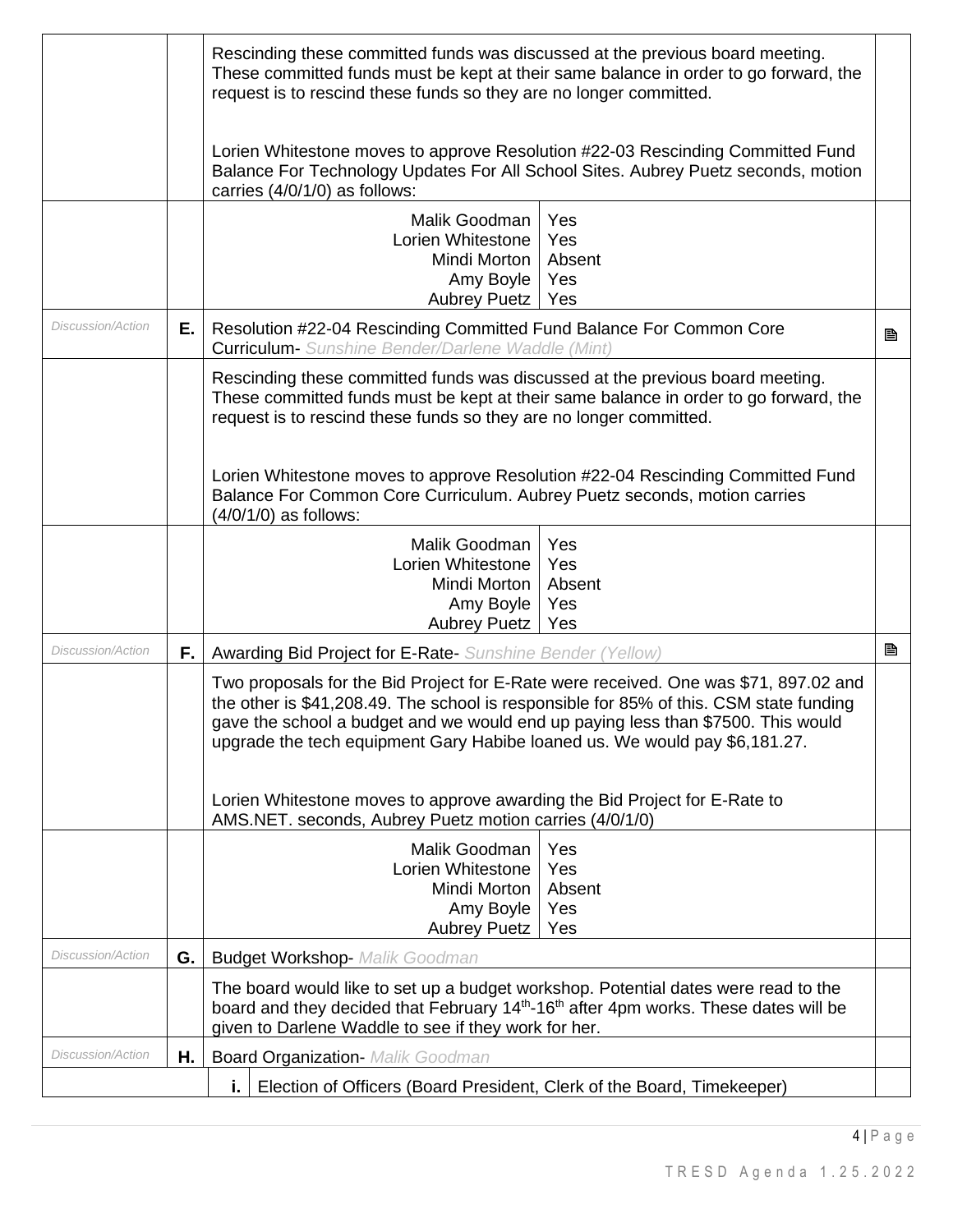|      | Freya Johnson read the current board positions.                                                                                                                                                                 |   |  |
|------|-----------------------------------------------------------------------------------------------------------------------------------------------------------------------------------------------------------------|---|--|
|      | Lorien Whitestone moves to approve Malik Goodman as board president, Lorien<br>Whitestone as the Clerk of the Board, and Amy Boyle as Timekeeper. Aubrey<br>Puetz seconds, motion carries (4/0/1/0) as follows: |   |  |
|      | Malik Goodman<br>Yes<br>Lorien Whitestone<br>Yes<br>Mindi Morton<br>Absent<br>Amy Boyle<br>Yes<br><b>Aubrey Puetz</b><br>Yes                                                                                    |   |  |
|      | ii.<br>Elect Board Voting Representative to the County Committee                                                                                                                                                |   |  |
|      | Mindi Morton was previously the board voting representative to the County<br>Committee.                                                                                                                         |   |  |
|      | Aubrey Puetz moves to approve Mindi Morton as the voting representative to<br>the County Committee. Lorien Whitestone seconds, motion carries (4/0/1/0) as<br>follows:                                          |   |  |
|      | Malik Goodman<br>Yes<br>Lorien Whitestone<br>Yes<br>Absent<br>Mindi Morton<br>Amy Boyle<br>Yes<br><b>Aubrey Puetz</b><br>Yes                                                                                    |   |  |
| iii. | Appoint Secretary to the Board (Superintendent-Pursuant to Board Bylaw 9122).                                                                                                                                   |   |  |
|      | Melissa Madigan was previously the secretary to the board.                                                                                                                                                      |   |  |
|      | Lorien Whitestone moves to approve Melissa Madigan as the Secretary to the<br>Board. Aubrey Puetz seconds, motion carries (4/0/1/0) as follows:                                                                 |   |  |
|      | Malik Goodman<br>Yes<br>Lorien Whitestone<br>Yes<br>Mindi Morton<br>Absent<br>Amy Boyle<br>Yes<br>Aubrey Puetz<br>Yes                                                                                           |   |  |
| iv.  | <b>Establish Regular Meeting Days and Times</b>                                                                                                                                                                 |   |  |
|      | The regular meeting days and times are the second Tuesday of every month at<br>4pm.                                                                                                                             |   |  |
|      | Lorien Whitestone moves to approve the regular meeting days and times as the<br>second Tuesday of every month at 4pm. Amy Boyle seconds, motion carries<br>(4/0/1/0) as follows:                                |   |  |
|      | Malik Goodman<br>Yes<br>Lorien Whitestone<br>Yes<br>Mindi Morton<br>Absent<br>Yes<br>Amy Boyle<br><b>Aubrey Puetz</b><br>Yes                                                                                    |   |  |
|      | Governance Calendar<br>v.                                                                                                                                                                                       | B |  |
|      | The governance calendar is approved with student data assessment and review<br>added to February, May, and August. LCAP will move to April to be discussed in                                                   |   |  |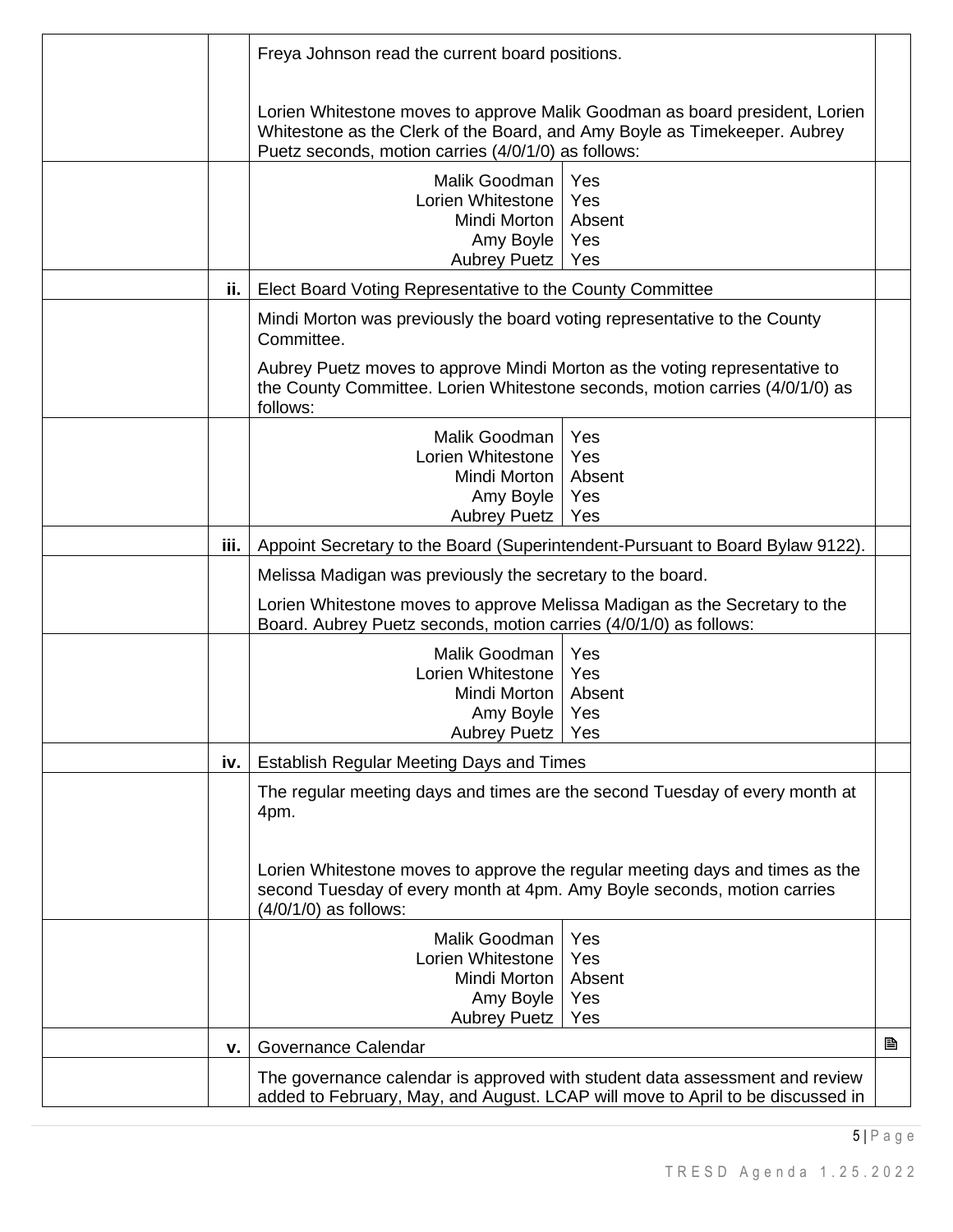|                          |                                                                                 |    | May before the June deadline. LCAP preliminary review will be in November<br>with discussion in December and January.                                                                                                                                                                                                                                                                                                                                                                                                                     |   |  |
|--------------------------|---------------------------------------------------------------------------------|----|-------------------------------------------------------------------------------------------------------------------------------------------------------------------------------------------------------------------------------------------------------------------------------------------------------------------------------------------------------------------------------------------------------------------------------------------------------------------------------------------------------------------------------------------|---|--|
|                          |                                                                                 |    |                                                                                                                                                                                                                                                                                                                                                                                                                                                                                                                                           |   |  |
|                          |                                                                                 |    | Lorien Whitestone moves to approve the Governance Calendar with the above<br>changes. Amy Boyle seconds, motion carires (4/0/1/0) as follows:                                                                                                                                                                                                                                                                                                                                                                                             |   |  |
|                          |                                                                                 |    | Malik Goodman<br>Yes                                                                                                                                                                                                                                                                                                                                                                                                                                                                                                                      |   |  |
|                          |                                                                                 |    | Yes<br>Lorien Whitestone<br>Absent<br>Mindi Morton                                                                                                                                                                                                                                                                                                                                                                                                                                                                                        |   |  |
|                          |                                                                                 |    | Amy Boyle<br>Yes                                                                                                                                                                                                                                                                                                                                                                                                                                                                                                                          |   |  |
| Discussion/Action        |                                                                                 |    | Aubrey Puetz<br>Yes                                                                                                                                                                                                                                                                                                                                                                                                                                                                                                                       | B |  |
|                          |                                                                                 | Т. | Williams Act Quarterly Report (2 <sup>nd</sup> Quarter, October 1 to December 31) (Tan)                                                                                                                                                                                                                                                                                                                                                                                                                                                   |   |  |
|                          |                                                                                 |    | There is nothing to report out.                                                                                                                                                                                                                                                                                                                                                                                                                                                                                                           |   |  |
|                          |                                                                                 |    | Lorien Whitestone moves to approve the Williams Act Quarterly Report (2 <sup>nd</sup> Quarter,<br>October 1 to December 31). Amy Boyle seconds, motion carires (4/0/1/0) as follows:                                                                                                                                                                                                                                                                                                                                                      |   |  |
|                          |                                                                                 |    | Yes<br>Malik Goodman                                                                                                                                                                                                                                                                                                                                                                                                                                                                                                                      |   |  |
|                          |                                                                                 |    | Lorien Whitestone<br>Yes                                                                                                                                                                                                                                                                                                                                                                                                                                                                                                                  |   |  |
|                          |                                                                                 |    | Mindi Morton<br>Absent<br>Amy Boyle<br>Yes                                                                                                                                                                                                                                                                                                                                                                                                                                                                                                |   |  |
|                          |                                                                                 |    | <b>Aubrey Puetz</b><br>Yes                                                                                                                                                                                                                                                                                                                                                                                                                                                                                                                |   |  |
| Discussion               |                                                                                 | J. | <b>Curriculum Adoption Process- Melissa Madigan</b>                                                                                                                                                                                                                                                                                                                                                                                                                                                                                       |   |  |
|                          | Melissa Madigan passed out a handout that refers to the process and timeline of |    | curriculum adoption. Staff will pick a schedule in order to review curriculum that is on<br>display in the staff room.                                                                                                                                                                                                                                                                                                                                                                                                                    |   |  |
| Discussion<br>Κ.         |                                                                                 |    | <b>Outdoor Climbing Structure Washington School- Amy Boyle</b>                                                                                                                                                                                                                                                                                                                                                                                                                                                                            |   |  |
|                          | Postponed to the February Meeting.                                              |    |                                                                                                                                                                                                                                                                                                                                                                                                                                                                                                                                           |   |  |
| Discussion               |                                                                                 | L. | <b>CSEA Update- Erin Riley</b>                                                                                                                                                                                                                                                                                                                                                                                                                                                                                                            |   |  |
|                          |                                                                                 |    | Nothing to report, Erin Riley is not here.                                                                                                                                                                                                                                                                                                                                                                                                                                                                                                |   |  |
| Discussion               |                                                                                 | M. | <b>TRTA Update-</b> Tiffany Caughey                                                                                                                                                                                                                                                                                                                                                                                                                                                                                                       |   |  |
|                          |                                                                                 |    | Tiffany Caughey, TRTA representative, presented her concerns to the board<br>regarding collective bargaining negotiations and the lack of resolution, resulting in<br>impasse. Tiffany is concerned about teacher retention at the school. Does not believe<br>the attorney hired for the district is serving the best interest of the school. Would like<br>the board to intervene in what she says is an illegal impasse. There may be a strike in<br>the future if there is no progress. Would like to have negotiations happen again. |   |  |
|                          | 8.                                                                              |    | <b>PUBLIC COMMENT ON CLOSED SESSION ITEMS - Malik Goodman</b>                                                                                                                                                                                                                                                                                                                                                                                                                                                                             |   |  |
|                          | 9.                                                                              |    | <b>CLOSED SESSION BEGAN AT 7:00pm</b>                                                                                                                                                                                                                                                                                                                                                                                                                                                                                                     |   |  |
| Discussion/Action        |                                                                                 | Α. | Public Employee Discipline/Dismissal/Release (Government Code § 54957(b))                                                                                                                                                                                                                                                                                                                                                                                                                                                                 |   |  |
| Discussion/Action        |                                                                                 | В. | Conference with Labor Negotiator (Government Code § 54957.6). Employee<br>Organizations: CSEA and TRTA. Agency Negotiator: Melissa Madigan                                                                                                                                                                                                                                                                                                                                                                                                |   |  |
| <b>Discussion/Action</b> |                                                                                 | C. | Superintendent's Contract- Melissa Madigan                                                                                                                                                                                                                                                                                                                                                                                                                                                                                                |   |  |
|                          | 10.                                                                             |    | <b>RECESS /RECONVENE - Report Out on Closed Session- Malik Goodman</b>                                                                                                                                                                                                                                                                                                                                                                                                                                                                    |   |  |
|                          |                                                                                 | Α. | Reportable Action Taken Regarding Public Employee Discipline/Dismissal/Release                                                                                                                                                                                                                                                                                                                                                                                                                                                            |   |  |